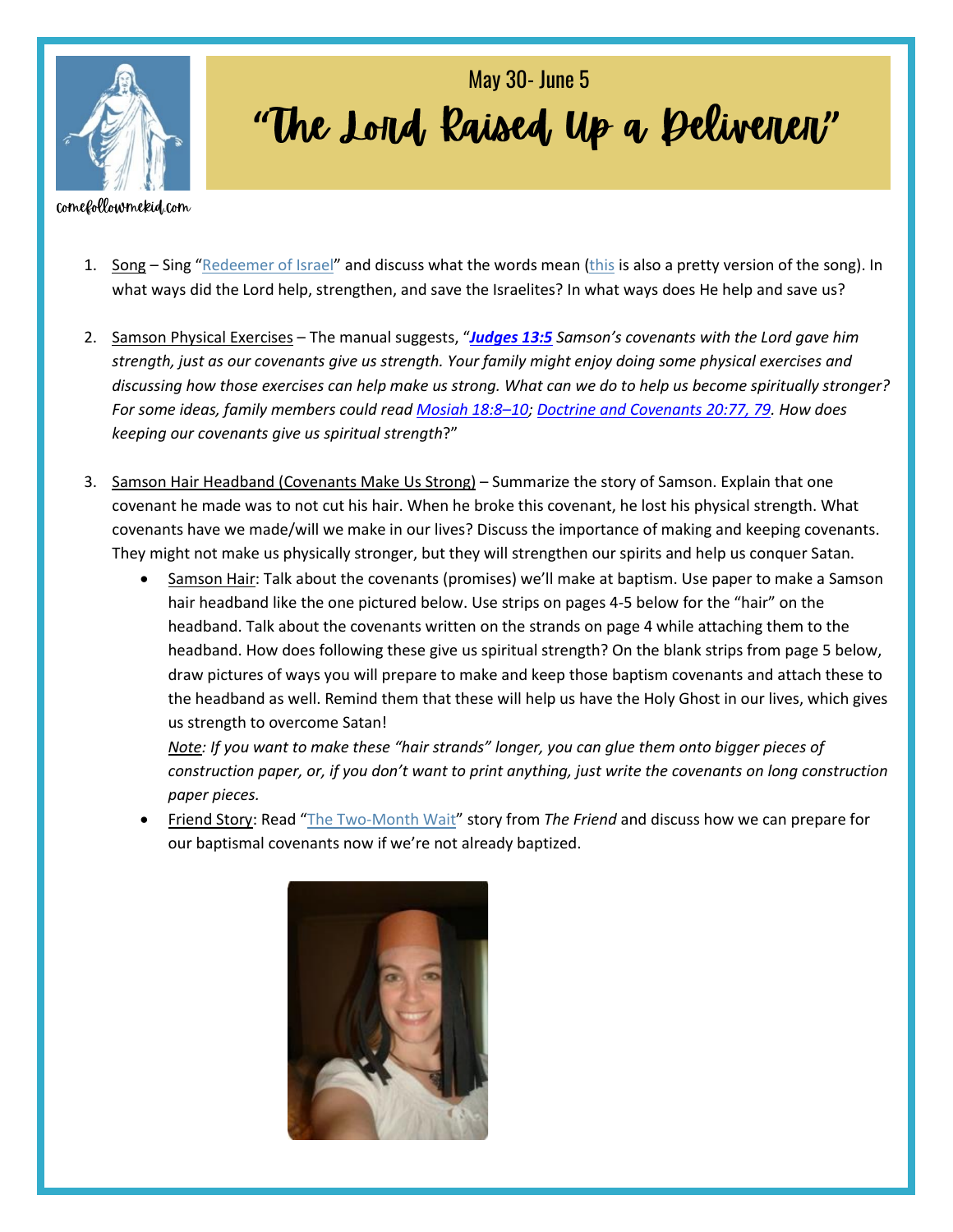- 4. Balloon Muscle Activity When the Israelites stopped keeping God's commandments, they lost His strength and protection. How can we stay strong and true to the Lord no matter what others are doing?
	- Have each person wear large shirts with sleeves that they can stuff balloons/balls into (*idea inspired by website linked in picture below*).
	- Use the balloon muscle activity cards on page 6 below. Cut the cards apart and place them in a bowl. Take turns pulling one out of the bowl. As each is answered in a way that shows you are keeping your covenants, you can put a balloon or ball "muscle" in your sleeves to represent the extra strength the Lord gives you for making good choices.
	- Remind them that the strength the Lord gives us for keeping our covenants is to be used in defeating Satan.



- 5. Deborah and Gideon Show pictures on page 7 below. Share/summarize the stories of Gideon's army and Deborah. Explain that their victories and strength came from the Lord. In Judges 4:14, what did Deborah do to show that her faith in the Lord was strong? Church videos about these stories:
	- "[Deborah the Prophetess](https://abn.churchofjesuschrist.org/study/manual/old-testament-stories-2022/deborah-the-prophetess?lang=eng)"
	- "[The Army of Gideon](https://abn.churchofjesuschrist.org/study/manual/old-testament-stories-2022/the-army-of-gideon?lang=eng)"
- 6. Scripture Draw Discuss how Gideon thought he was poor and insignificant, but he trusted the Lord, and the Lord helped him do what he needed to do. Do the scripture draw on page 3 below. Testify of the importance of keeping our covenants and trusting the Lord.
- 7. Treat Make smiley face cookies and add Twizzlers pull 'n' peel pieces to represent Samson's hair while reviewing how God gives us spiritual strength when we make and keep covenants.



Additional Ideas.

More Great Free Ideas at [www.theredcrystal.org](http://www.theredcrystal.org/) [Old Testament Cartoon Videos from the Church Website](https://www.churchofjesuschrist.org/study/manual/old-testament-stories-2022?lang=eng) [Kid Video About Samson](https://vimeo.com/70579691) [Baptism Covenant Matching Game](https://media.ldscdn.org/pdf/magazines/friend-february-2019/2019-02-0008-the-baptism-covenant-eng.pdf) from The Friend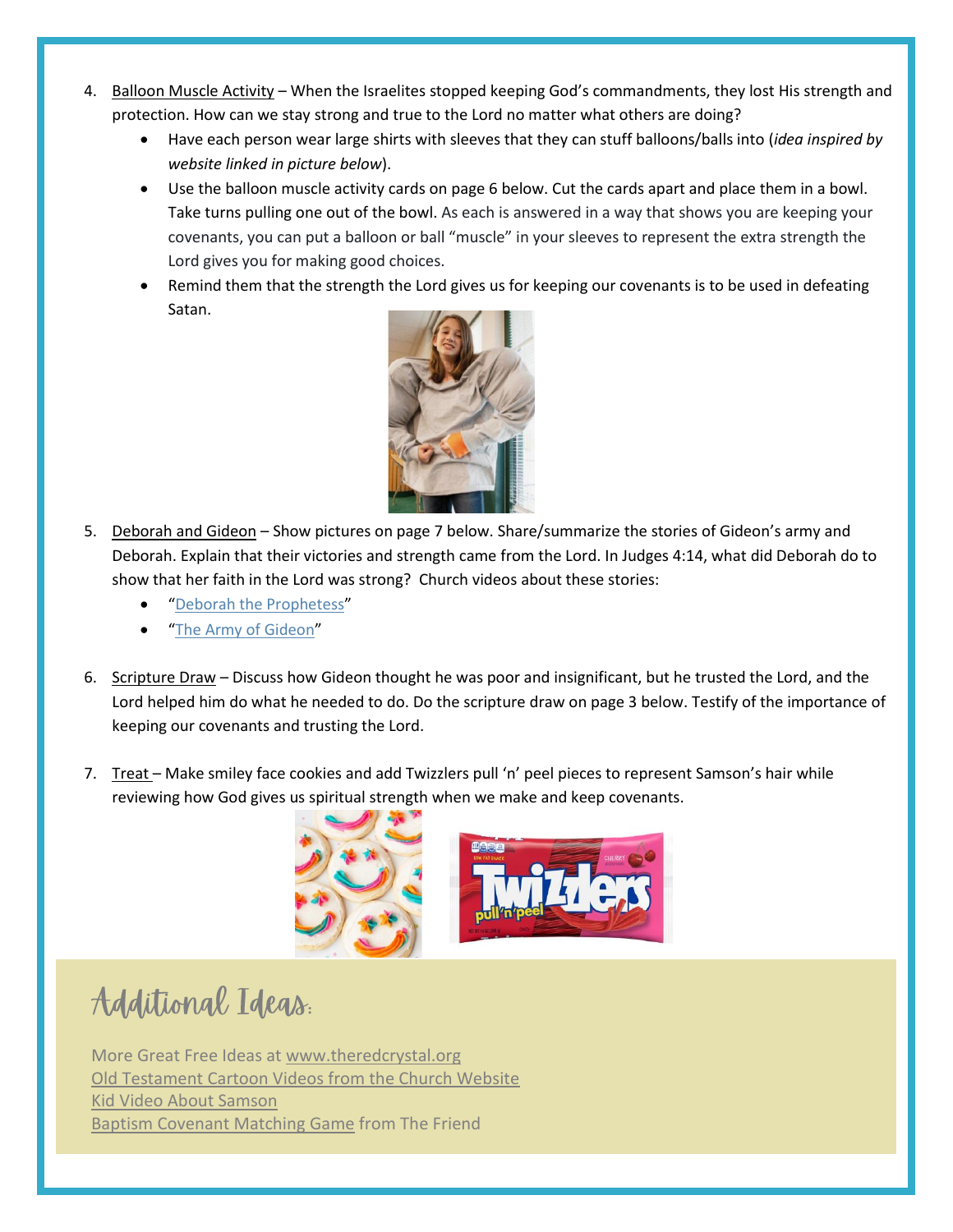## Judges 6:12

"And the angel of the Lord appeared unto him, and said unto him, The Lord is with thee, thou mighty man of valour."

Gideon thought he was poor and insignificant, but God saw him as a "mighty man of valour." Gideon had faith and followed the Lord's instructions. Through the Lord's help, his small army saved the Israelites from their enemies. Write or draw a picture of one way you will trust the Lord like Gideon did.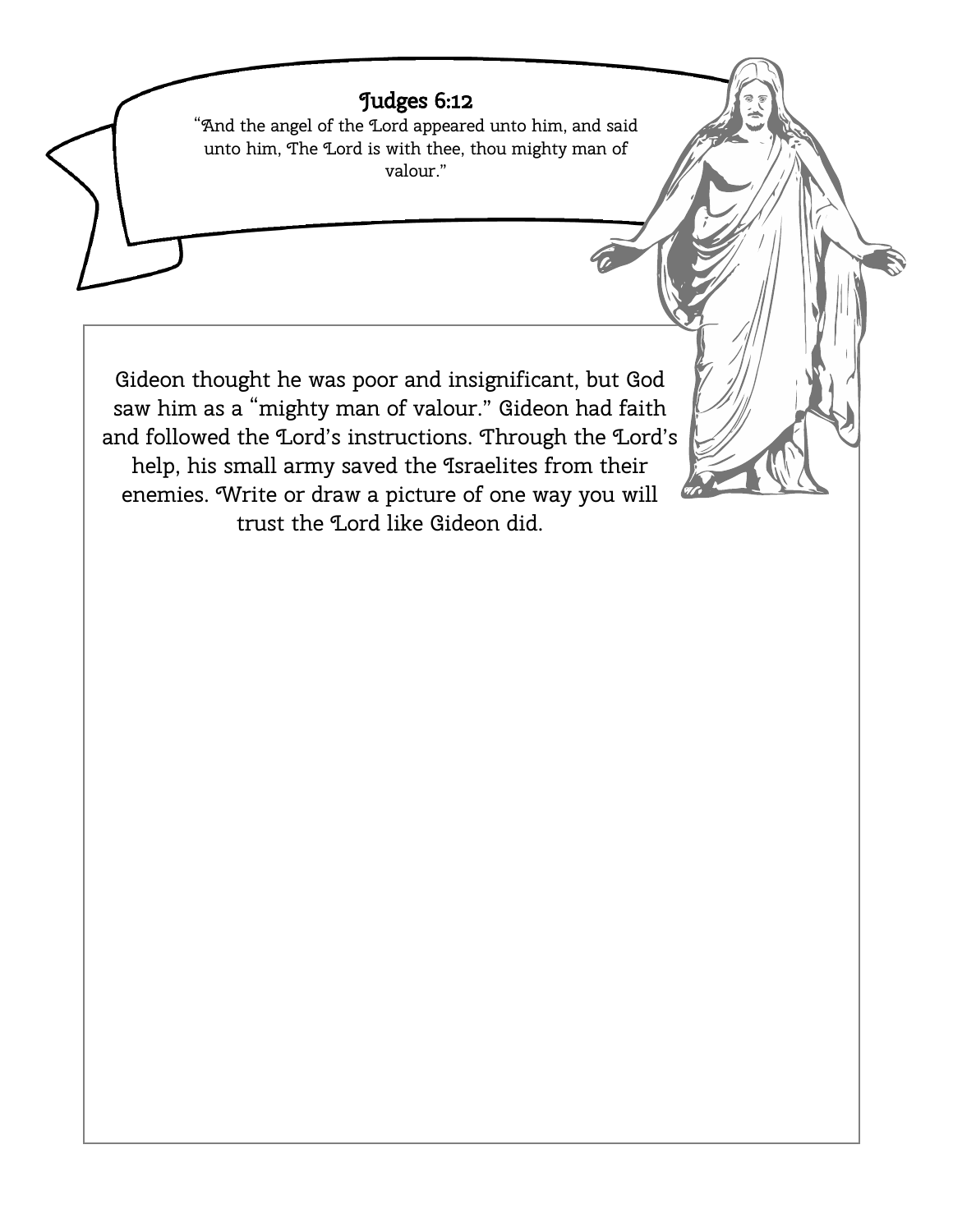Samson Hair Covenant Strips: Tape these onto a headband to represent Samson's hair. Discuss how making and keeping our covenants give us strength.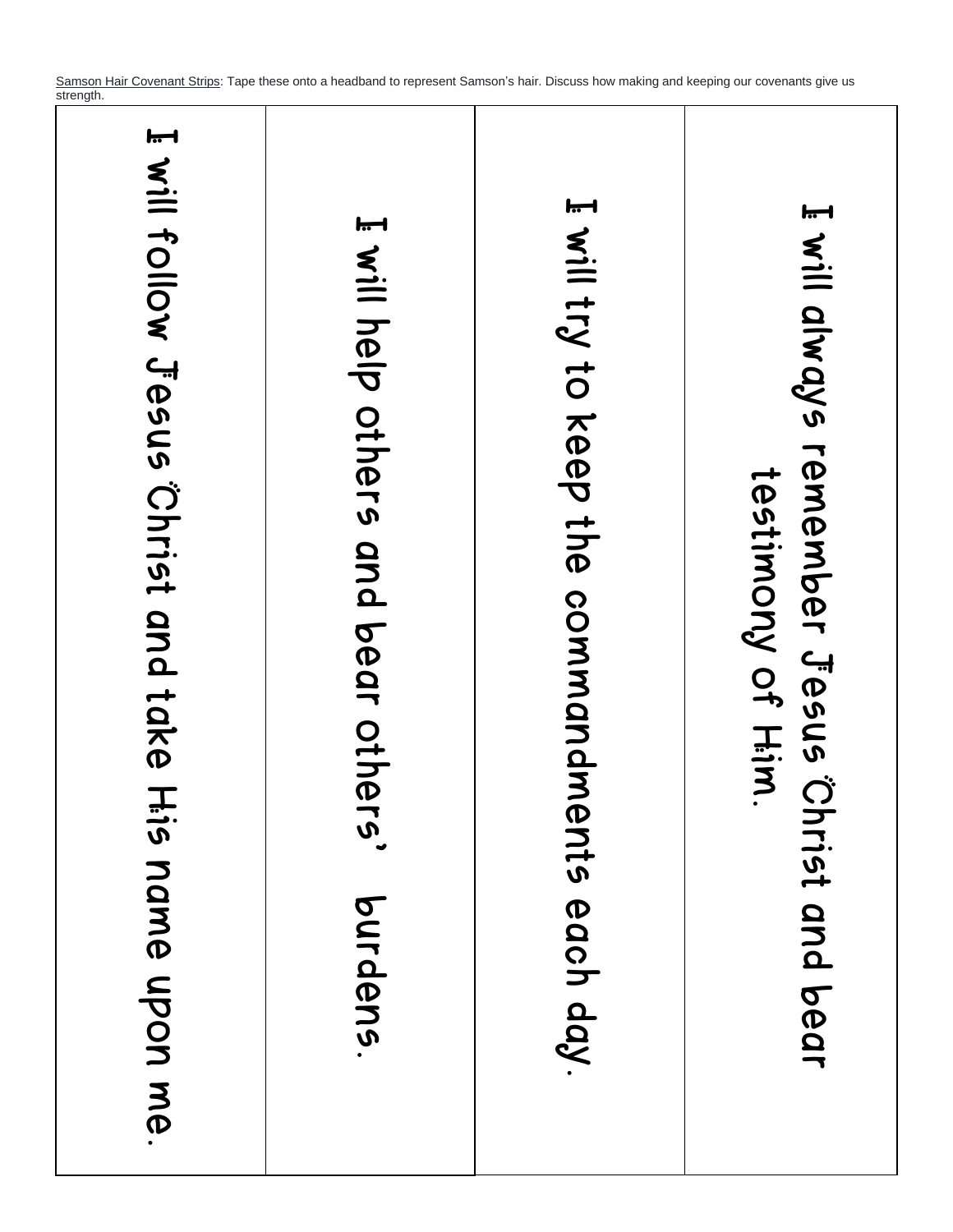Samson Hair Covenant Strips: Draw pictures of covenants you'll make at baptism on these strips and ways you can keep those covenants. Tape these onto your Samson's hair headband.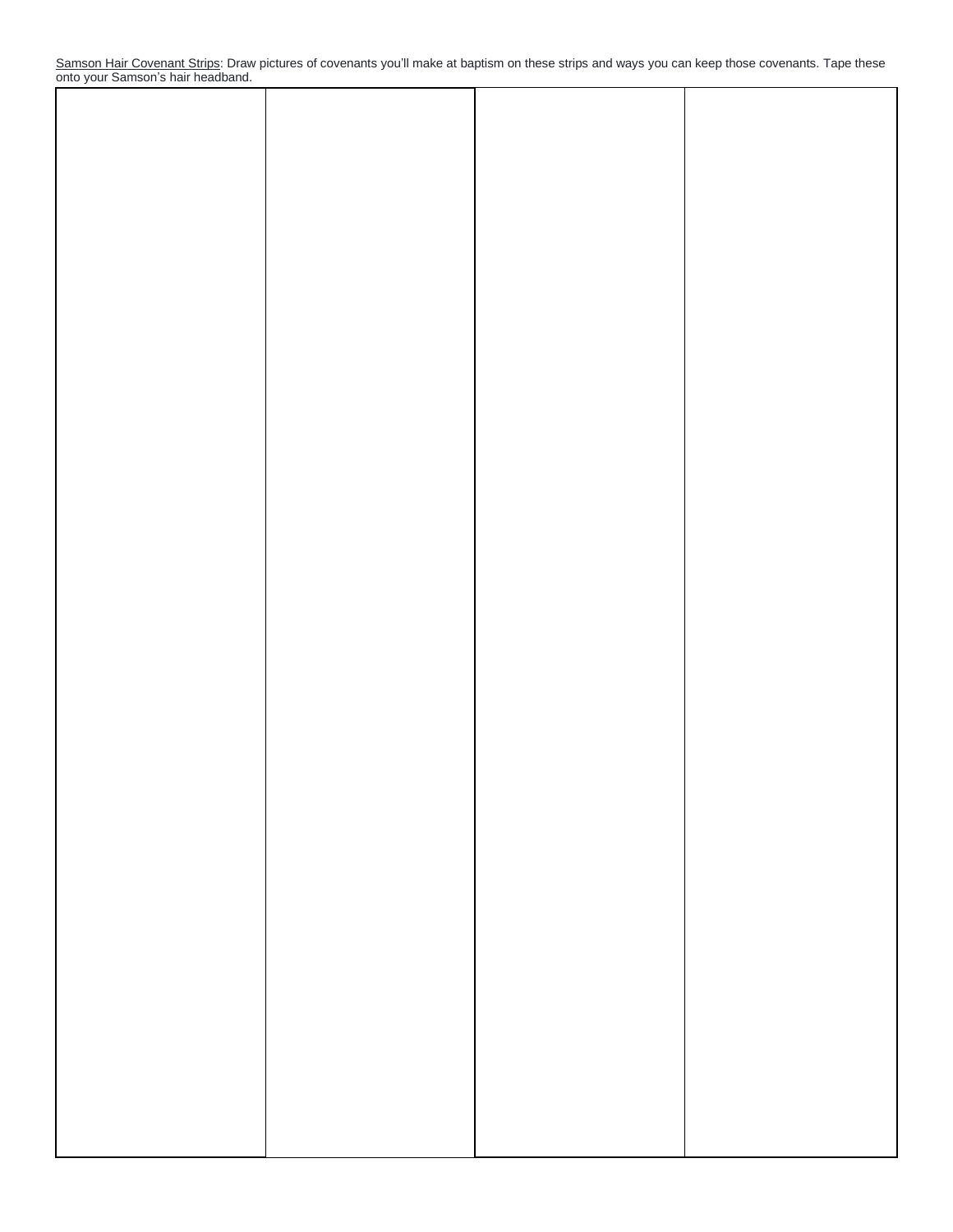Balloon Muscle Activity Cards: Cut these apart and take turns pulling one out of a bowl. If you can answer the question in a way that shows you are keeping your covenants, you can put a balloon or ball "muscle" in your sleeves to represent the extra strength the Lord gives you for making good choices.

| You picked weeds<br>today for Grandma<br>and she paid you \$5<br>for your work. When<br>you get home, your<br>mom reminds you to<br>pay your tithing. You<br>remember that when<br>you are baptized you<br>covenant to pay<br>tithing. Do you pay<br>50 cents or not? | It's been a long,<br>packed day, and now<br>you are tired. Your<br>parents say it's time<br>for scripture study,<br>and you aren't happy<br>about it. They remind<br>you that when we are<br>baptized, we<br>covenant to love the<br>Lord. Do you love the<br>Lord by learning<br>more about Him or<br>not?                         | You find your mom's<br>secret stash of<br>chocolate-covered<br>cinnamon bears. They<br>look so good, and it<br>would be easy to take<br>some without asking.<br>Will you be honest or<br>will you sneak one<br>without asking? Does<br>taking things that<br>don't belong to us<br>make us stronger<br>spiritually or weaker? | You made a mistake<br>and feel bad about it.<br>How can repentance<br>help make your spirit<br>stronger again? |
|-----------------------------------------------------------------------------------------------------------------------------------------------------------------------------------------------------------------------------------------------------------------------|-------------------------------------------------------------------------------------------------------------------------------------------------------------------------------------------------------------------------------------------------------------------------------------------------------------------------------------|-------------------------------------------------------------------------------------------------------------------------------------------------------------------------------------------------------------------------------------------------------------------------------------------------------------------------------|----------------------------------------------------------------------------------------------------------------|
| At school, you are<br>taking a test and<br>don't know some of<br>the answers. It would<br>be so easy to take a<br>peek at your<br>neighbor's paper to<br>get the right answers.<br>Do you decide to<br>cheat or keep your<br>promise to be honest?                    | You are really excited<br>that summer vacation<br>is starting and school<br>is out. When bed time<br>rolls around, it's still<br>light outside. You<br>remember that when<br>we are baptized, we<br>covenant to keep the<br>commandments,<br>including honoring<br>and obeying our<br>parents. Do you listen<br>to them and go bed? | You see a classmate<br>sitting alone at lunch<br>time. You know that<br>they don't have many<br>friends and that some<br>of the kids tease<br>them. You know that<br>the Savior would<br>want you to love your<br>neighbor. Do you<br>follow what the<br>Savior would do and<br>love your neighbor or<br>not?                 | Name three things<br>you're willing to do<br>this week that will<br>help you remember<br>the Lord.             |
| Share a story of a<br>time when you helped<br>someone who was<br>sad or hurt.                                                                                                                                                                                         | Share a favorite story<br>about Jesus. How<br>does learning about<br>Him help our spirits<br>be stronger?                                                                                                                                                                                                                           | Name one thing you<br>will do to be a better<br>listener at church.                                                                                                                                                                                                                                                           | Share your testimony<br>of Jesus. How do we<br>strengthen ourselves<br>and others when we<br>talk about Him?   |